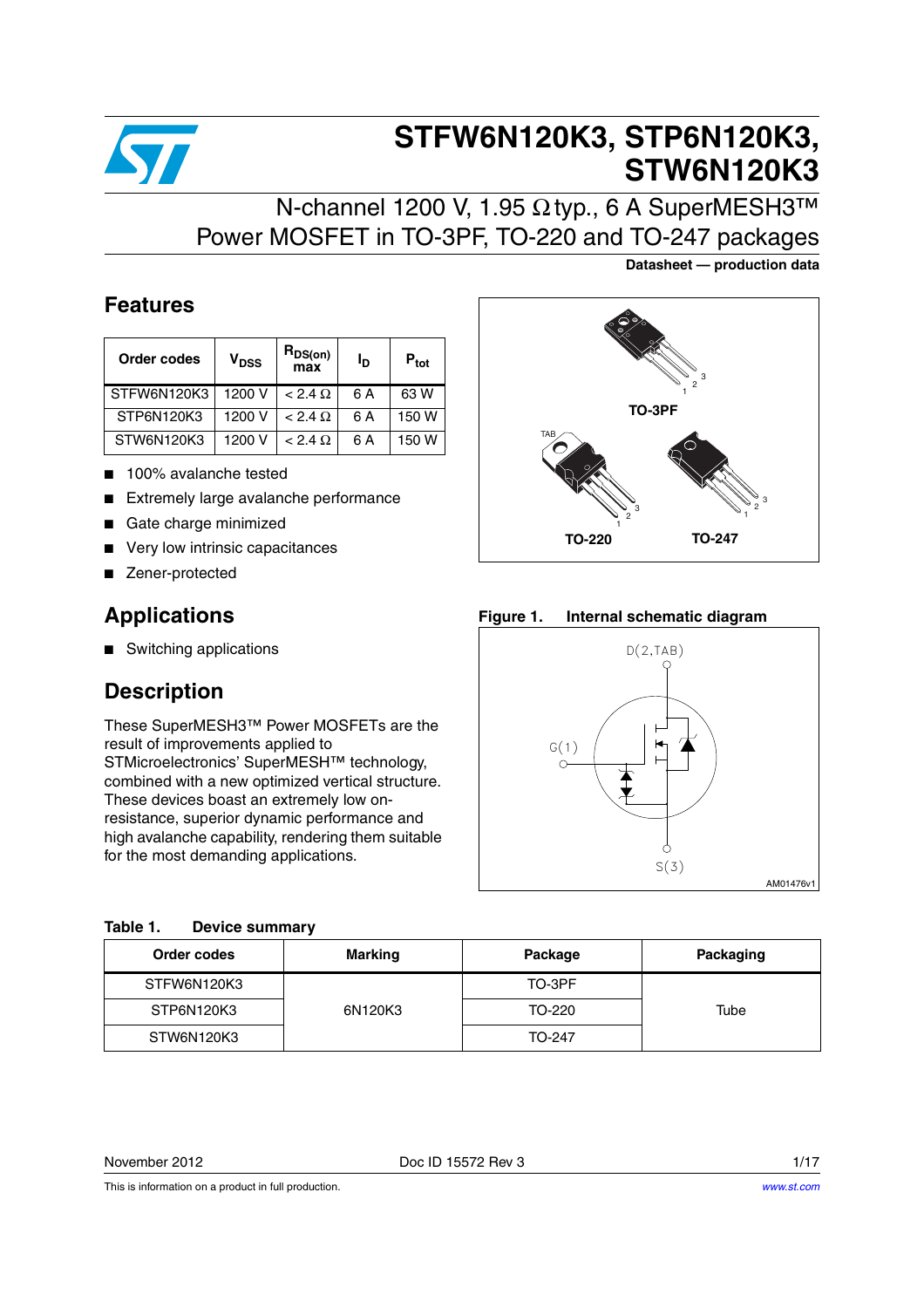# **Contents**

| $1 \quad \blacksquare$  |  |
|-------------------------|--|
| 2 <sup>1</sup>          |  |
|                         |  |
| 3                       |  |
| $\overline{\mathbf{4}}$ |  |
| 5                       |  |

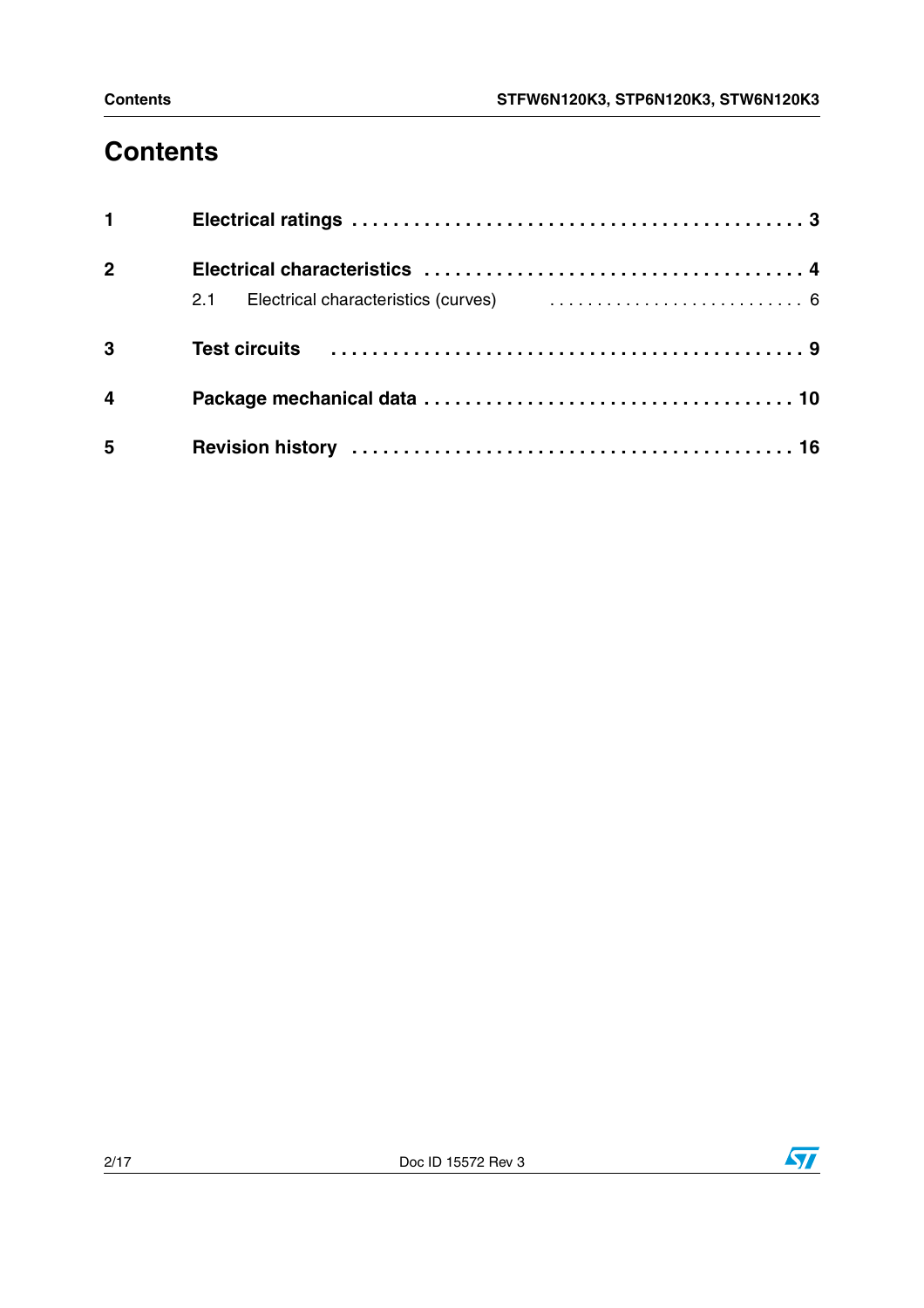# <span id="page-2-0"></span>**1 Electrical ratings**

| Taple 2.                  | Absolute maximum ratings                                                                                     |              |        |               |              |  |
|---------------------------|--------------------------------------------------------------------------------------------------------------|--------------|--------|---------------|--------------|--|
|                           |                                                                                                              |              |        |               |              |  |
| Symbol                    | <b>Parameter</b>                                                                                             | TO-3PF       | TO-220 | <b>TO-247</b> | Unit         |  |
| $V_{GS}$                  | Gate- source voltage                                                                                         |              | ± 30   |               |              |  |
| I <sub>D</sub>            | Drain current (continuous) at $T_c = 25$ °C                                                                  |              | 6      |               | A            |  |
| l <sub>D</sub>            | Drain current (continuous) at $T_C = 100 °C$                                                                 |              | 3.8    |               | A            |  |
| $I_{DM}$ <sup>(1)</sup>   | Drain current (pulsed)                                                                                       | 20           |        |               | A            |  |
| $P_{TOT}$                 | Power dissipation at $T_c = 25 °C$                                                                           | 63           | 150    | 150           | w            |  |
| l <sub>AR</sub>           | Max current during repetitive or single pulse<br>avalanche (pulse width limited by TJMAX)                    | 7            |        |               | A            |  |
| $E_{AS}$                  | Single pulse avalanche energy (starting<br>$T_J = 25$ °C, $I_D = I_{AB}$ , $V_{DD} = 50$ V)                  | 180          |        |               | mJ           |  |
| <b>ESD</b>                | Gate-source human body model<br>$(C = 100 \text{ pF}, R = 1.5 \text{ k}\Omega)$                              | 6            |        |               | kV           |  |
| V <sub>ISO</sub>          | Insulation withstand voltage (RMS) from all<br>three leads to external heat sink<br>$(t = 1 s, T_C = 25 °C)$ | 3500         |        | $\vee$        |              |  |
| $\mathsf{T}_{\text{stg}}$ | Storage temperature                                                                                          |              |        |               | $^{\circ}$ C |  |
| $T_{\rm J}$               | Operating junction temperature                                                                               | $-55$ to 150 |        |               |              |  |

#### $Table 2$ **Table 2. Absolute maximum ratings**

1. Pulse width limited by safe operating area

| Table 3.<br><b>Thermal data</b> |  |
|---------------------------------|--|
|---------------------------------|--|

| <b>Symbol</b>         | <b>Parameter</b>                                  |        | Unit          |               |               |
|-----------------------|---------------------------------------------------|--------|---------------|---------------|---------------|
|                       |                                                   | TO-3PF | <b>TO-220</b> | <b>TO-247</b> |               |
| $R_{\text{thi-case}}$ | Thermal resistance junction-case                  | 1.98   | 0.83          |               | $\degree$ C/W |
| $R_{\text{thi-amb}}$  | Thermal resistance junction-ambient max           | 50     | 62.5<br>50    |               | $\degree$ C/W |
| $T_{\text{J}}$        | Maximum lead temperature for soldering<br>purpose | 300    |               | °C            |               |

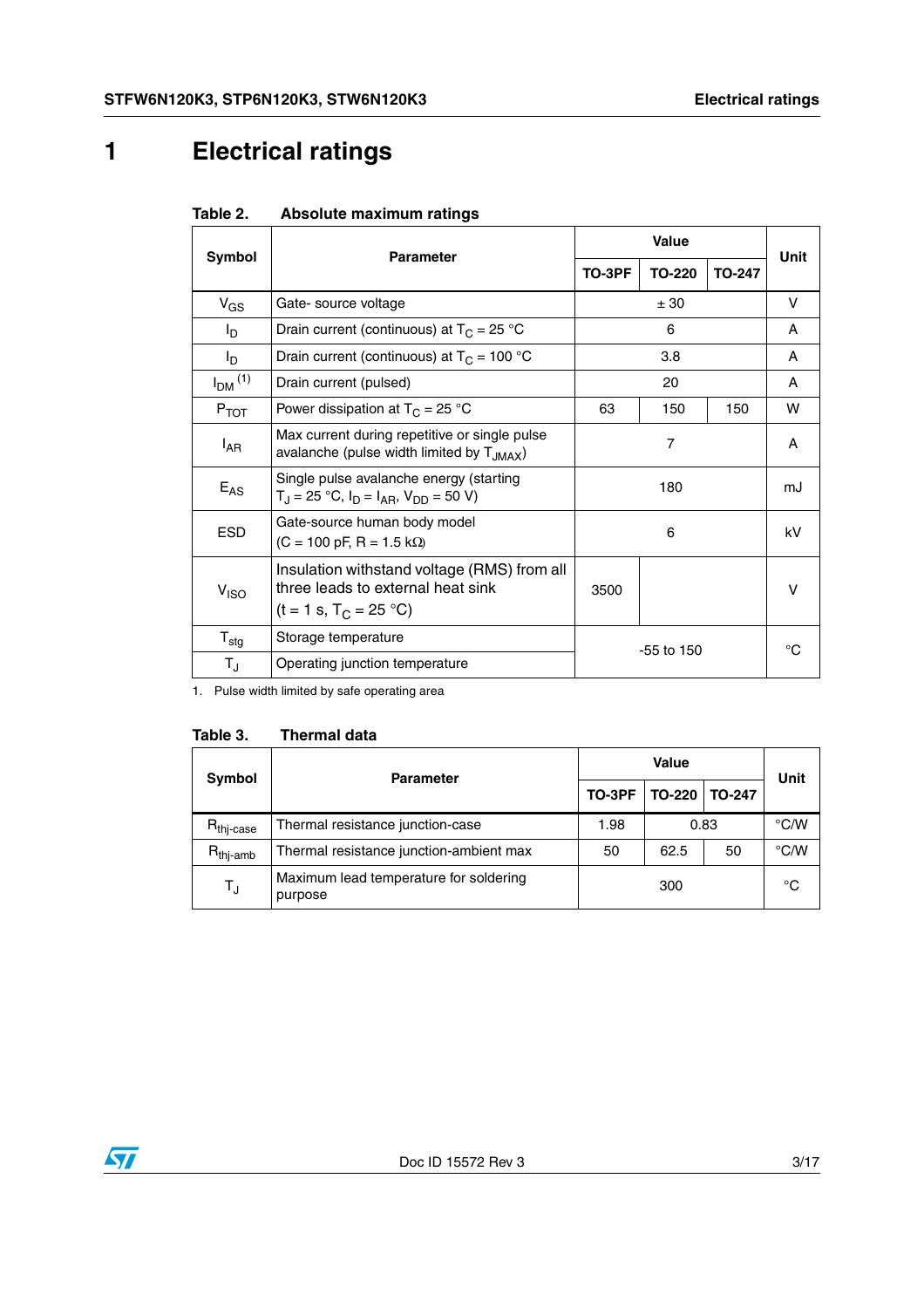## <span id="page-3-0"></span>**2 Electrical characteristics**

 $(T_C = 25 \degree C$  unless otherwise specified)

| Symbol                  | <b>Parameter</b>                                    | <b>Test conditions</b>                                          | Min. | Typ.           | Max. | <b>Unit</b> |
|-------------------------|-----------------------------------------------------|-----------------------------------------------------------------|------|----------------|------|-------------|
| $V_{(BR)DSS}$           | Drain-source<br>breakdown voltage                   | $I_D = 1$ mA, $V_{GS} = 0$                                      | 1200 | $\blacksquare$ |      | v           |
| <b>I</b> <sub>DSS</sub> | Zero gate voltage<br>drain current ( $V_{GS} = 0$ ) | $V_{DS}$ = 1200 V<br>$V_{DS}$ = 1200 V, T <sub>J</sub> = 125 °C |      |                | 50   | μA<br>μA    |
| l <sub>GSS</sub>        | Gate-body leakage<br>current $(V_{DS} = 0)$         | $V_{GS} = \pm 20 V$                                             |      | $\blacksquare$ | ±10  | μA          |
| $V_{GS(th)}$            | Gate threshold voltage                              | $V_{DS} = V_{GS}$ , $I_D = 100 \mu A$                           | 3    | 4              | 5    | $\vee$      |
| $R_{DS(on)}$            | Static drain-source on-<br>resistance               | $V_{GS}$ = 10 V, $I_D$ = 2.5 A                                  |      | 1.95           | 2.4  | Ω           |

#### **Table 4. On / off states**

#### **Table 5. Dynamic**

| Symbol                                                     | <b>Parameter</b>                                                           | <b>Test conditions</b>                       | Min. | Typ.            | Max. | <b>Unit</b>    |
|------------------------------------------------------------|----------------------------------------------------------------------------|----------------------------------------------|------|-----------------|------|----------------|
| $C_{\text{iss}}$<br>$\mathrm{C_{oss}}$<br>C <sub>rss</sub> | Input capacitance<br>Output capacitance<br>Reverse transfer<br>capacitance | $V_{DS}$ = 100 V, f = 1 MHz,<br>$V_{GS} = 0$ |      | 1050<br>90<br>1 |      | pF<br>рF<br>pF |
| $C_{o(tr)}$ <sup>(1)</sup>                                 | Equivalent<br>capacitance time<br>related                                  | $V_{GS} = 0$ , $V_{DS} = 0$ to 960 V         |      | 40              |      | pF             |
| $C_{O(er)}$ $^{(2)}$                                       | Equivalent<br>capacitance energy<br>related                                | $V_{GS} = 0$ , $V_{DS} = 0$ to 960 V         |      | 25              |      | pF             |
| $R_G$                                                      | Intrinsic gate<br>resistance                                               | $f = 1$ MHz open drain                       |      | 3               |      | Ω              |
| $Q_g$                                                      | Total gate charge                                                          | $V_{DD}$ = 960 V, $I_D$ = 7.2 A,             |      | 39              |      | nС             |
| $Q_{gs}$                                                   | Gate-source charge                                                         | $V_{GS}$ = 10 V                              |      | 7.7             |      | nС             |
| $Q_{\text{gd}}$                                            | Gate-drain charge                                                          | (see Figure 20)                              |      | 23.5            |      | nС             |

1.  $\text{C}_{\text{oss}}$  eq. time related is defined as a constant equivalent capacitance giving the same charging time as  $\text{C}_{\text{oss}}$  when  $\text{V}_{\text{DS}}$  increases from 0 to 80%  $\text{V}_{\text{DSS}}$ .

2. C<sub>oss</sub> eq. energy related is defined as a constant equivalent capacitance giving the same stored energy as  $\overline{C_{\rm oss}}$  when  $\overline{V_{\rm DS}}$  increases from 0 to 80%  $\overline{V_{\rm DSS}}$ .

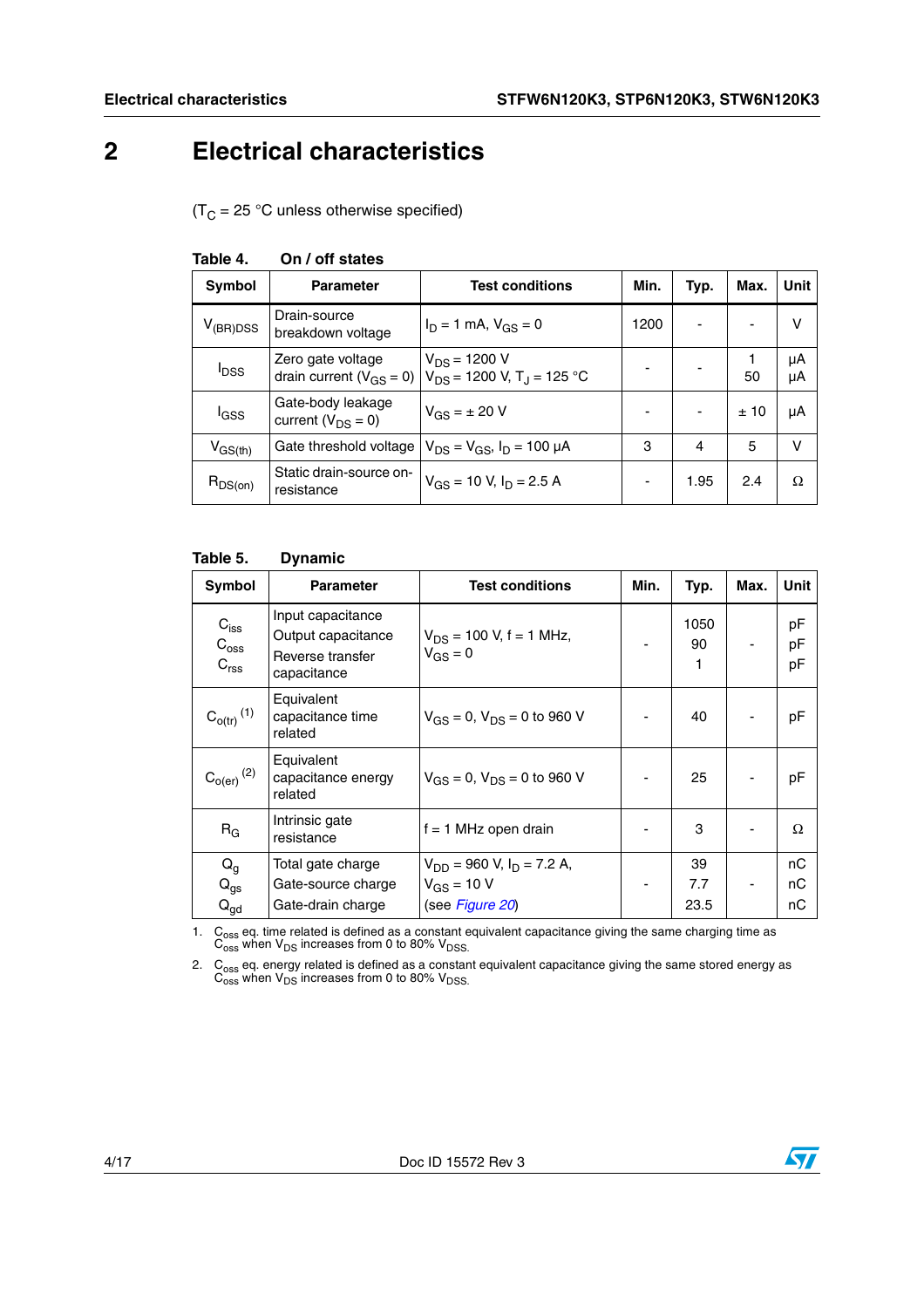| Symbol                                  | Parameter                                                           | <b>Test conditions</b>                                                                      | Min. | Typ.                 | Max. | Unit                 |
|-----------------------------------------|---------------------------------------------------------------------|---------------------------------------------------------------------------------------------|------|----------------------|------|----------------------|
| $I_{d(0n)}$<br>t,<br>$I_{d(off)}$<br>tғ | Turn-on delay time<br>Rise time<br>Turn-off-delay time<br>Fall time | $V_{DD}$ = 600 V, $I_D$ = 3.6 A,<br>$R_G = 4.7 \Omega$ , $V_{GS} = 10 V$<br>(see Figure 19) |      | 30<br>12<br>58<br>32 |      | ns<br>ns<br>ns<br>ns |

**Table 6. Switching times on/off**

#### **Table 7. Source drain diode**

| Symbol                   | <b>Parameter</b>              | <b>Test conditions</b>                      | Min. | Typ. | Max. | Unit |
|--------------------------|-------------------------------|---------------------------------------------|------|------|------|------|
| $I_{SD}$                 | Source-drain current          |                                             |      |      | 6    | A    |
| $I_{SDM}$ <sup>(1)</sup> | Source-drain current (pulsed) |                                             |      |      | 20   | A    |
| $V_{SD}$ <sup>(2)</sup>  | Forward on voltage            | $I_{SD} = 5 A$ , $V_{GS} = 0$               |      |      | 1.6  | v    |
| $t_{rr}$                 | Reverse recovery time         | $I_{SD}$ = 7.2 A, di/dt = 100 A/µs          |      | 580  |      | ns   |
| $Q_{rr}$                 | Reverse recovery charge       | $V_{DD}$ = 60 V T <sub>J</sub> = 25 °C (see |      | 7    |      | μC   |
| <sup>I</sup> RRM         | Reverse recovery current      | Figure 24)                                  |      | 25   |      | Α    |
| $t_{rr}$                 | Reverse recovery time         | $I_{SD}$ = 7.2 A, di/dt = 100 A/µs          |      | 840  |      | ns   |
| $Q_{rr}$                 | Reverse recovery charge       | $V_{DD}$ = 60 V, T <sub>J</sub> = 150 °C    |      | 9    |      | μC   |
| <b>IRRM</b>              | Reverse recovery current      | (see Figure 24)                             |      | 22   |      | Α    |

1. Pulse width limited by safe operating area.

2. Pulsed: Pulse duration =  $300 \,\mu s$ , duty cycle  $1.5\%$ 

| Table 8. | <b>Gate-source Zener diode</b> |  |
|----------|--------------------------------|--|
|          |                                |  |

| <b>Symbol</b> | <b>Parameter</b>                 | <b>Test conditions</b>              | Min. | Typ. | Max. | <b>∪nit</b> |
|---------------|----------------------------------|-------------------------------------|------|------|------|-------------|
| $V$ (BR)GSO   | Gate-source breakdown<br>voltage | $I_{GS} = \pm 1$ mA ( $I_{D} = 0$ ) | 30   |      | -    |             |

The built-in back-to-back Zener diodes have specifically been designed to enhance not only the device's ESD capability, but also to make them safely absorb possible voltage transients that may occasionally be applied from gate to source. In this respect the Zener voltage is appropriate to achieve an efficient and cost-effective intervention to protect the device's integrity. These integrated Zener diodes thus avoid the usage of external components.

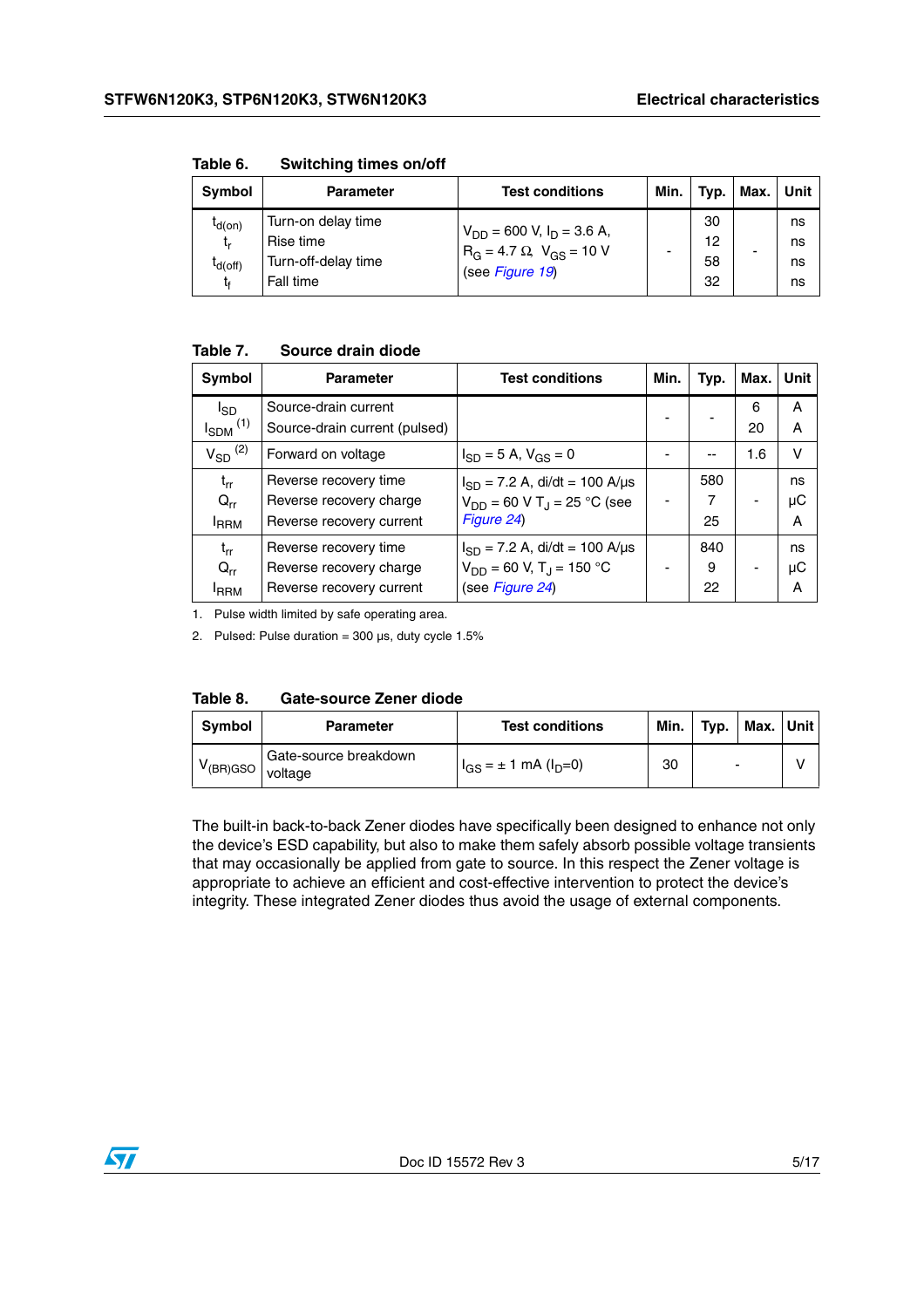## <span id="page-5-0"></span>**2.1 Electrical characteristics (curves)**



 $10^{-5}$ 

 $10^{-4}$ 

 $\frac{1}{10^{-3}}$ 

 $\frac{1}{10^{-2}}$ 

 $10^{-1}$  $t_{\sf p}({\sf s})$ 



0.1 1 10 100 1000 VDS(V)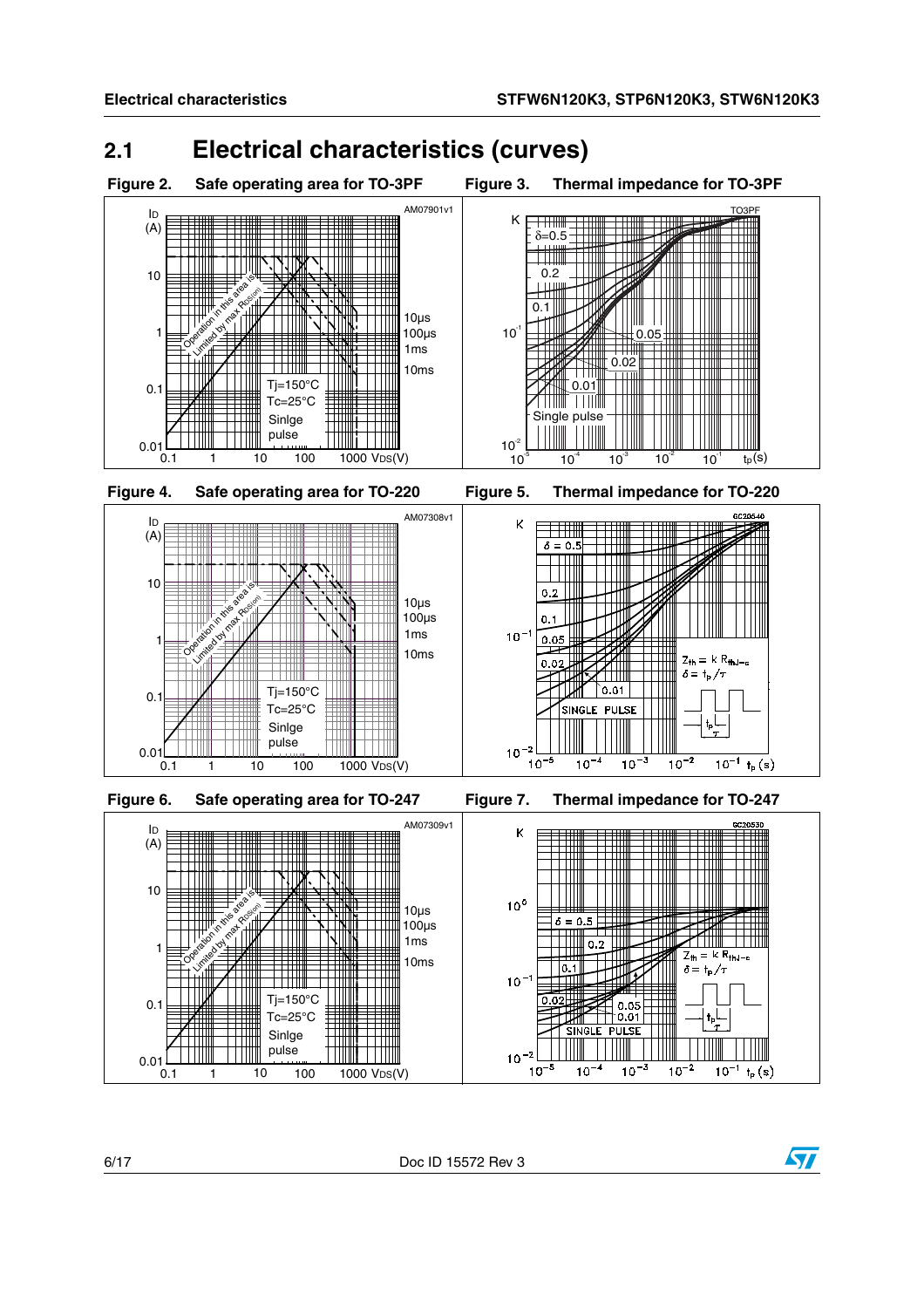





**Figure 12. Output capacitance stored energy Figure 13. Capacitance variations**

 $\overline{\mathbf{S}}$ 

<span id="page-6-0"></span>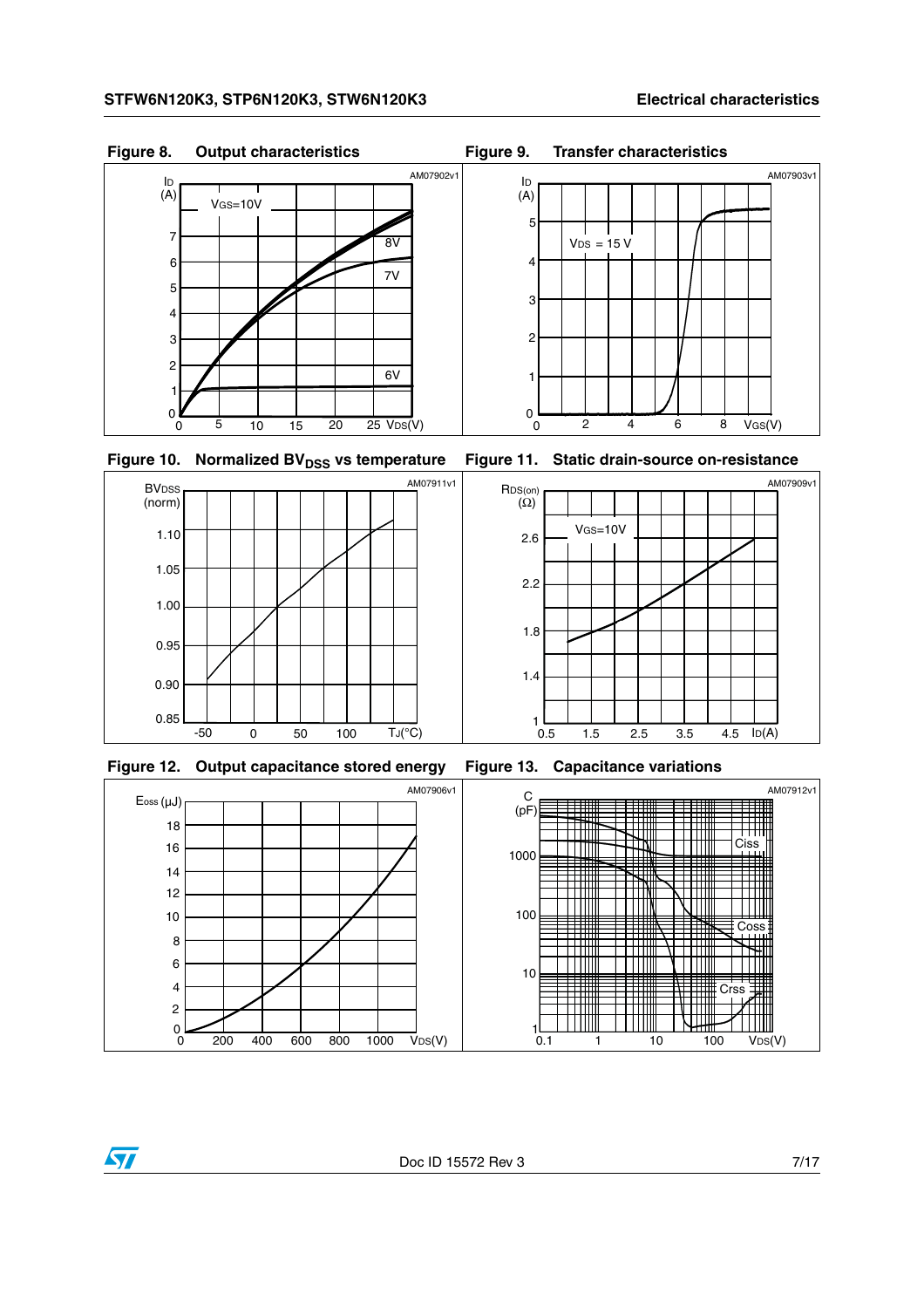

### <span id="page-7-0"></span>**Figure 14. Gate charge vs gate-source voltage Figure 15. Normalized on-resistance vs**

**temperature**



0 20 40 60 80 100 120 140 TJ(°C)

20 40 60 80 100

**temperature** 

 $(mJ)$ 

**Figure 16. Normalized gate threshold voltage Figure 17. Maximum avalanche energy vs vs temperature**



**Figure 18. Source-drain diode forward characteristics**



ST

AM07904v1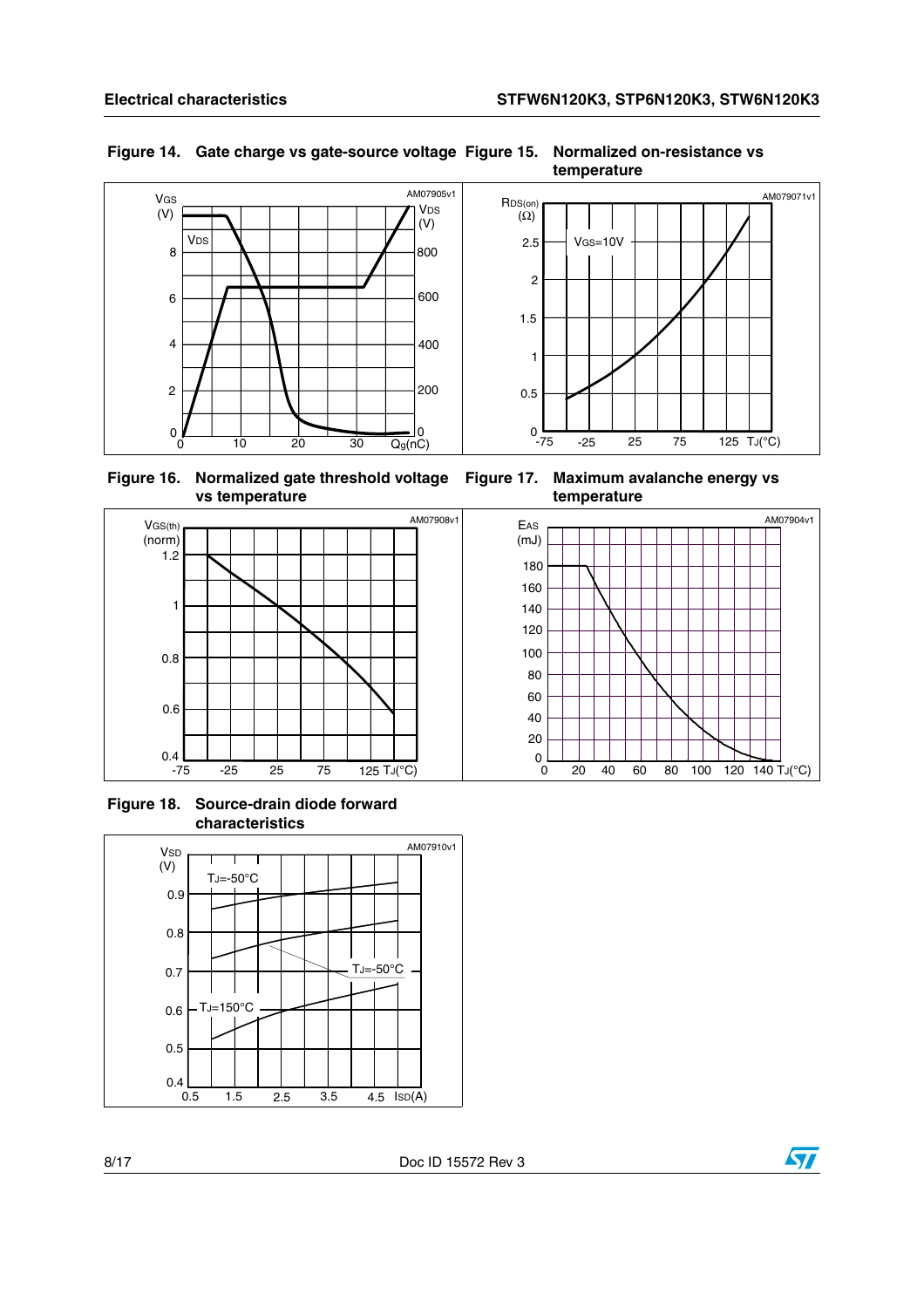VDD

## <span id="page-8-0"></span>**3 Test circuits**

<span id="page-8-2"></span>**Figure 19. Switching times test circuit for resistive load**





**Figure 22. Unclamped inductive load test** 

L

see

1

D.U.T.

2200 μF

3.3

 $μF$  VDD

**circuit**

V<sub>D</sub> o

 $\Omega$ 

ID

**Figure 21. Test circuit for inductive load switching and diode recovery times**







<span id="page-8-3"></span>Pw



Doc ID 15572 Rev 3 9/17

AM01471v1

<span id="page-8-1"></span>**Figure 20. Gate charge test circuit**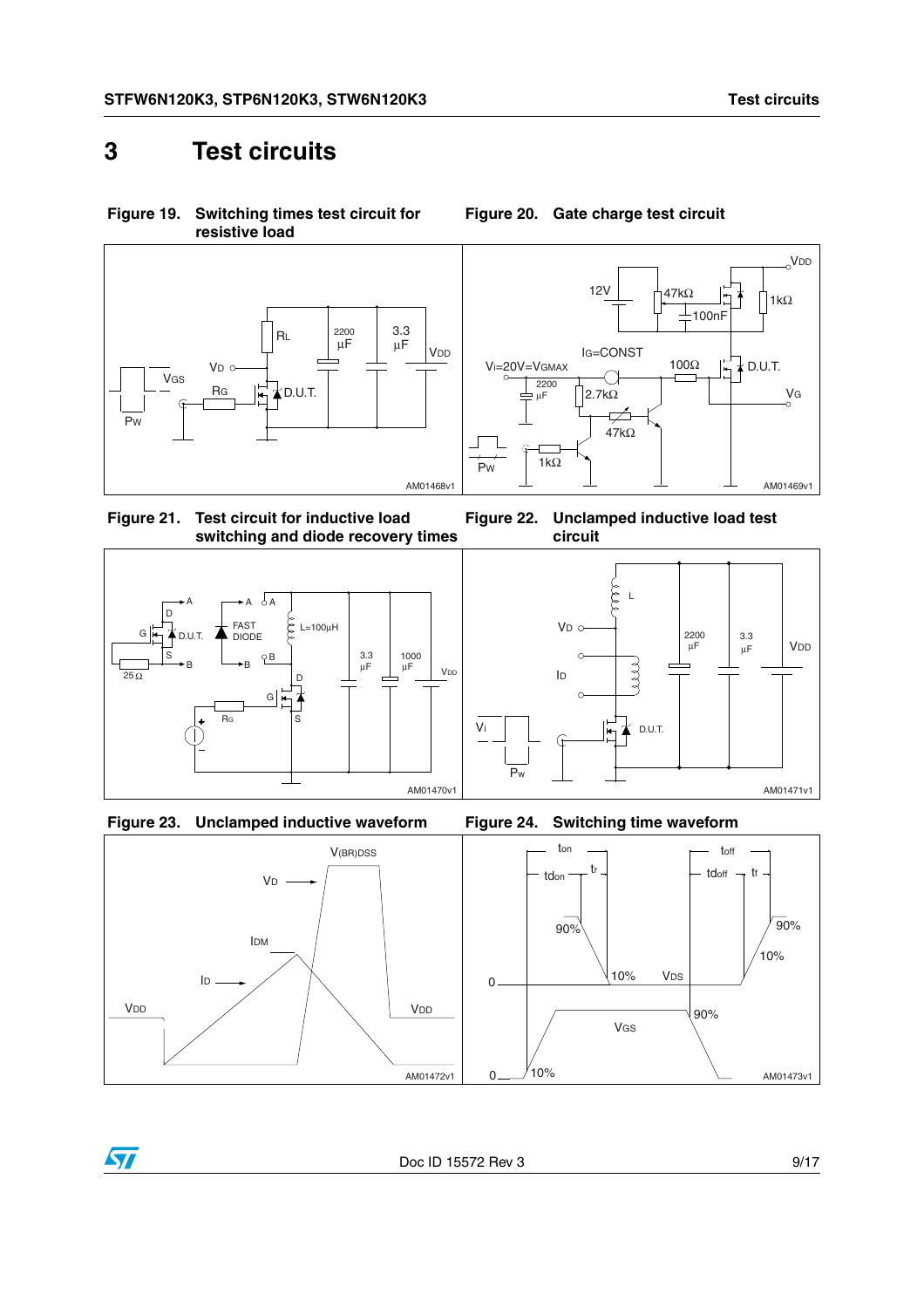## <span id="page-9-0"></span>**4 Package mechanical data**

In order to meet environmental requirements, ST offers these devices in different grades of ECOPACK® packages, depending on their level of environmental compliance. ECOPACK® specifications, grade definitions and product status are available at: www.st.com. ECOPACK is an ST trademark.

| Dim.           | mm    |      |       |  |
|----------------|-------|------|-------|--|
|                | Min.  | Typ. | Max.  |  |
| A              | 5.30  |      | 5.70  |  |
| $\mathsf C$    | 2.80  |      | 3.20  |  |
| D              | 3.10  |      | 3.50  |  |
| D <sub>1</sub> | 1.80  |      | 2.20  |  |
| $\mathsf E$    | 0.80  |      | 1.10  |  |
| F              | 0.65  |      | 0.95  |  |
| F <sub>2</sub> | 1.80  |      | 2.20  |  |
| G              | 10.30 |      | 11.50 |  |
| G <sub>1</sub> |       | 5.45 |       |  |
| H              | 15.30 |      | 15.70 |  |
| $\mathsf L$    | 9.80  | $10$ | 10.20 |  |
| L2             | 22.80 |      | 23.20 |  |
| L <sub>3</sub> | 26.30 |      | 26.70 |  |
| L4             | 43.20 |      | 44.40 |  |
| L <sub>5</sub> | 4.30  |      | 4.70  |  |
| L6             | 24.30 |      | 24.70 |  |
| L7             | 14.60 |      | 15    |  |
| ${\sf N}$      | 1.80  |      | 2.20  |  |
| $\mathsf{R}$   | 3.80  |      | 4.20  |  |
| Dia            | 3.40  |      | 3.80  |  |

Table 9. **TO-3PF mechanical data** 

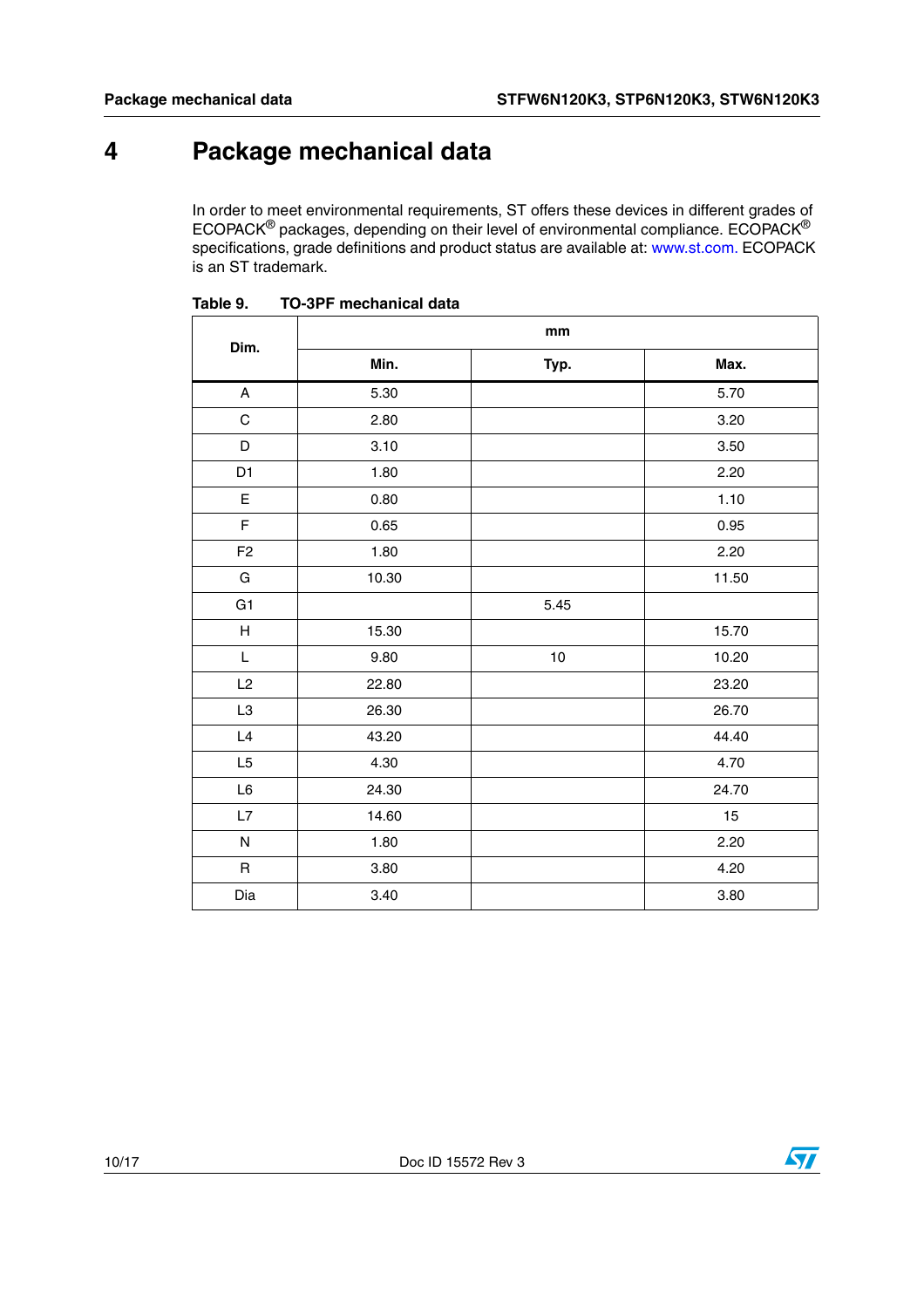

**Figure 25. TO-3PF drawing** 

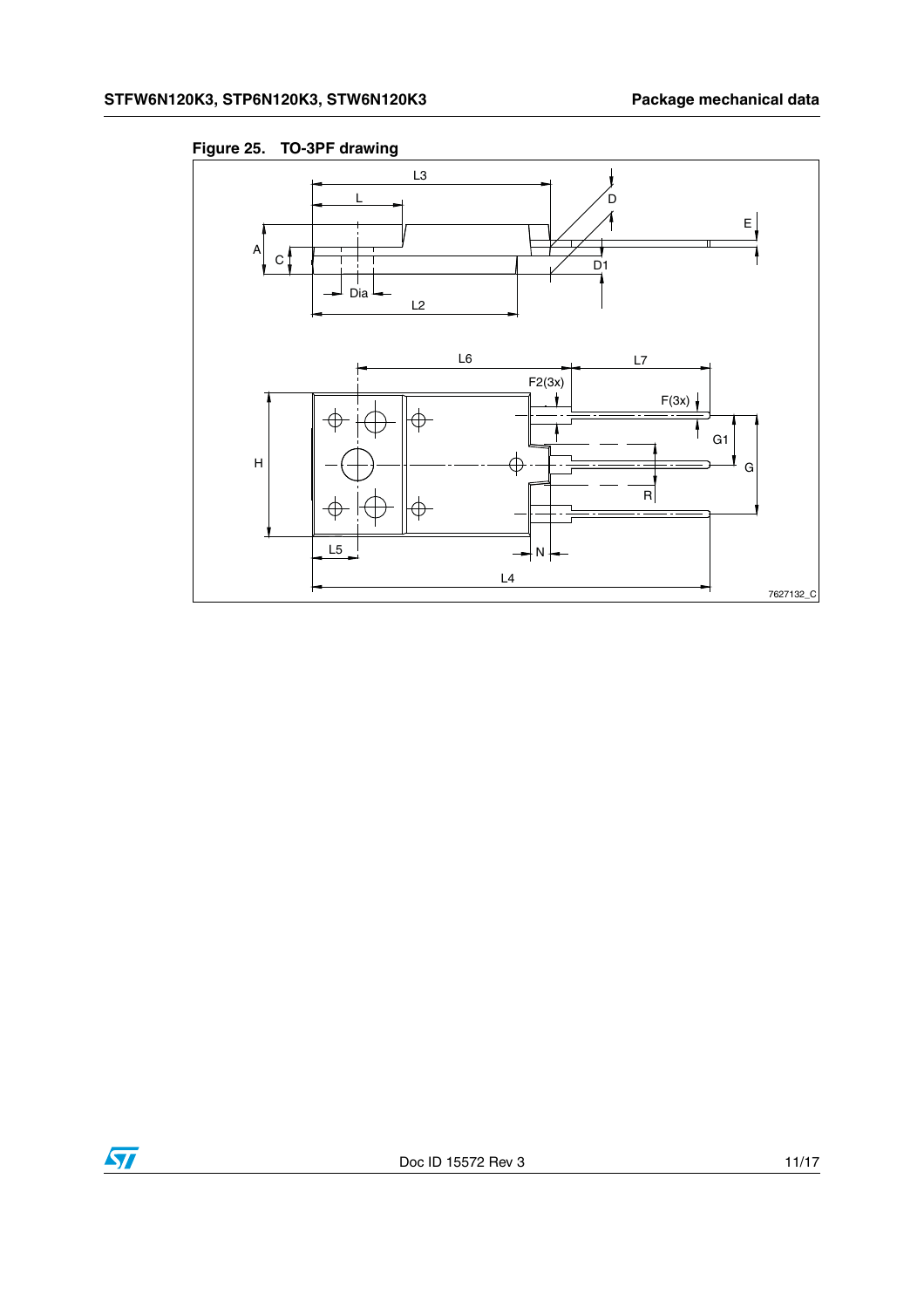| Dim.                                       | mm    |       |       |  |
|--------------------------------------------|-------|-------|-------|--|
|                                            | Min.  | Typ.  | Max.  |  |
| $\mathsf{A}$                               | 4.40  |       | 4.60  |  |
| $\sf b$                                    | 0.61  |       | 0.88  |  |
| b1                                         | 1.14  |       | 1.70  |  |
| $\mathbf c$                                | 0.48  |       | 0.70  |  |
| D                                          | 15.25 |       | 15.75 |  |
| D <sub>1</sub>                             |       | 1.27  |       |  |
| $\mathsf E$                                | 10    |       | 10.40 |  |
| $\mathsf{e}% _{0}\left( \mathsf{e}\right)$ | 2.40  |       | 2.70  |  |
| e1                                         | 4.95  |       | 5.15  |  |
| F                                          | 1.23  |       | 1.32  |  |
| H1                                         | 6.20  |       | 6.60  |  |
| J1                                         | 2.40  |       | 2.72  |  |
| L                                          | 13    |       | 14    |  |
| L1                                         | 3.50  |       | 3.93  |  |
| L20                                        |       | 16.40 |       |  |
| L30                                        |       | 28.90 |       |  |
| ØP                                         | 3.75  |       | 3.85  |  |
| $\mathsf Q$                                | 2.65  |       | 2.95  |  |

**Table 10. TO-220 type A mechanical data**

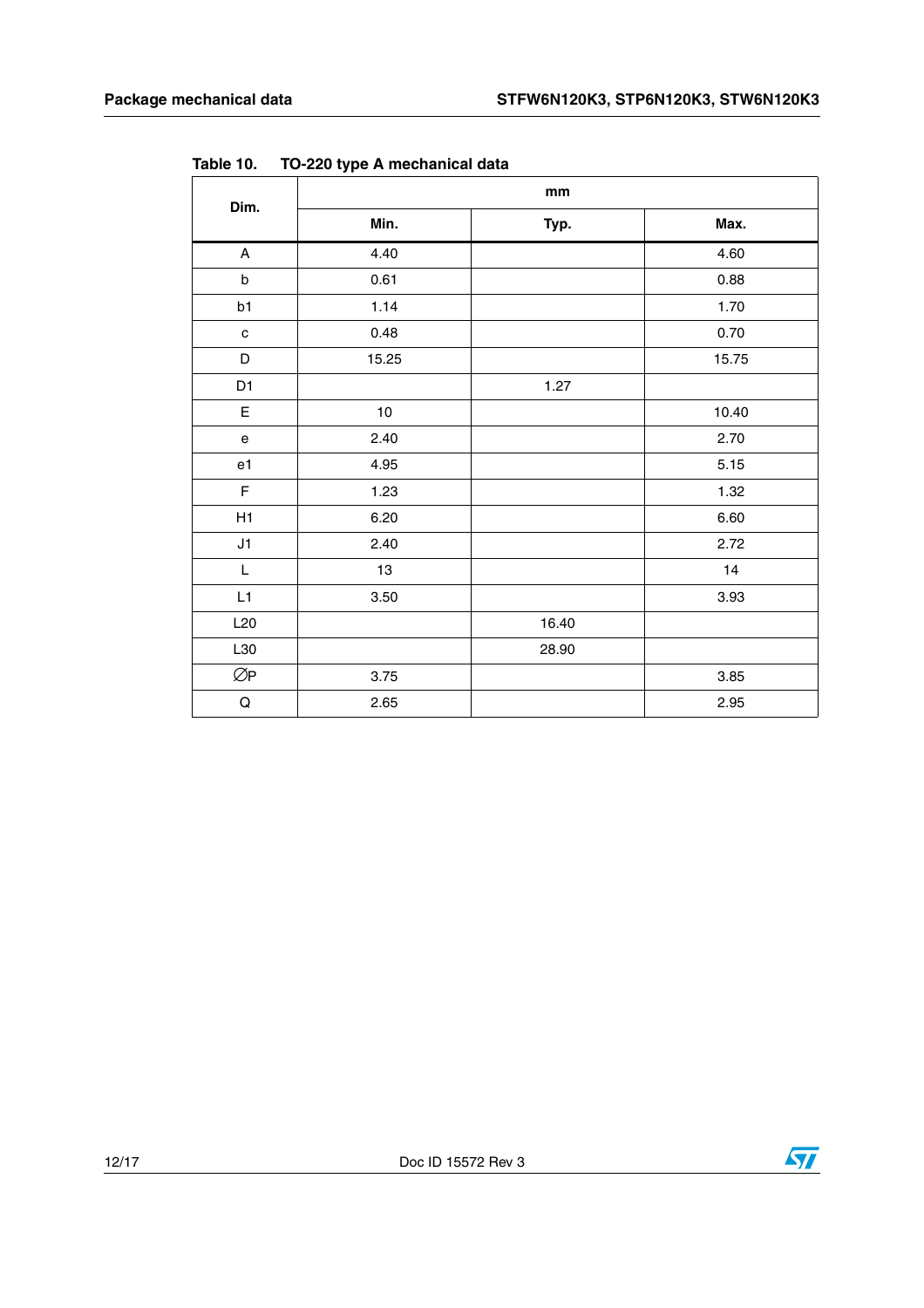



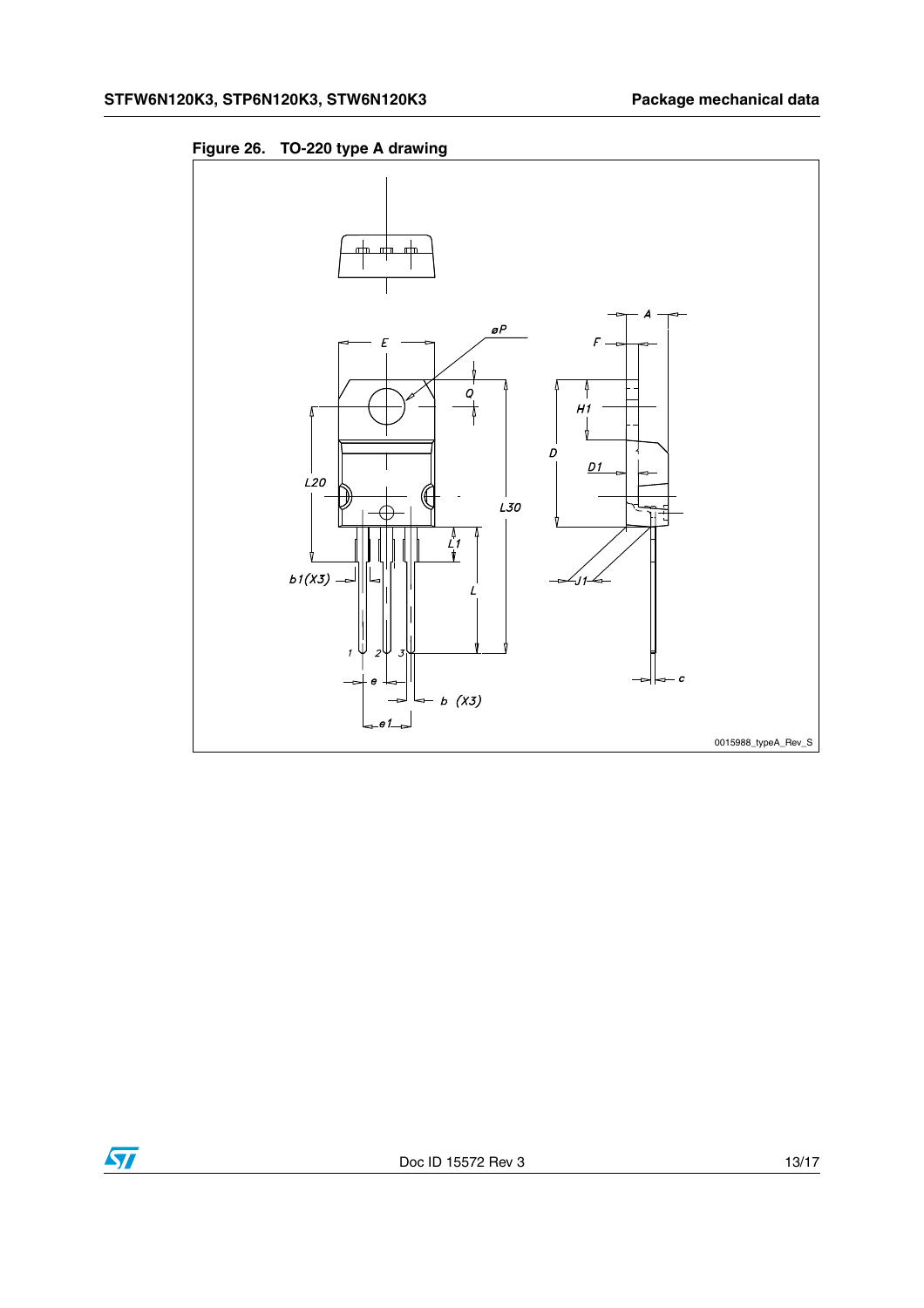| Dim.                                 | mm.     |       |       |  |
|--------------------------------------|---------|-------|-------|--|
|                                      | Min.    | Typ.  | Max.  |  |
| $\boldsymbol{\mathsf{A}}$            | 4.85    |       | 5.15  |  |
| A1                                   | 2.20    |       | 2.60  |  |
| $\sf b$                              | 1.0     |       | 1.40  |  |
| b1                                   | 2.0     |       | 2.40  |  |
| b <sub>2</sub>                       | $3.0\,$ |       | 3.40  |  |
| $\mathbf{C}$                         | 0.40    |       | 0.80  |  |
| D                                    | 19.85   |       | 20.15 |  |
| E                                    | 15.45   |       | 15.75 |  |
| ${\bf e}$                            | 5.30    | 5.45  | 5.60  |  |
| L                                    | 14.20   |       | 14.80 |  |
| L1                                   | 3.70    |       | 4.30  |  |
| L2                                   |         | 18.50 |       |  |
| $\oslash\!\operatorname{\mathsf{P}}$ | 3.55    |       | 3.65  |  |
| ØR                                   | 4.50    |       | 5.50  |  |
| $\mathbf S$                          | 5.30    | 5.50  | 5.70  |  |

**Table 11. TO-247 mechanical data**



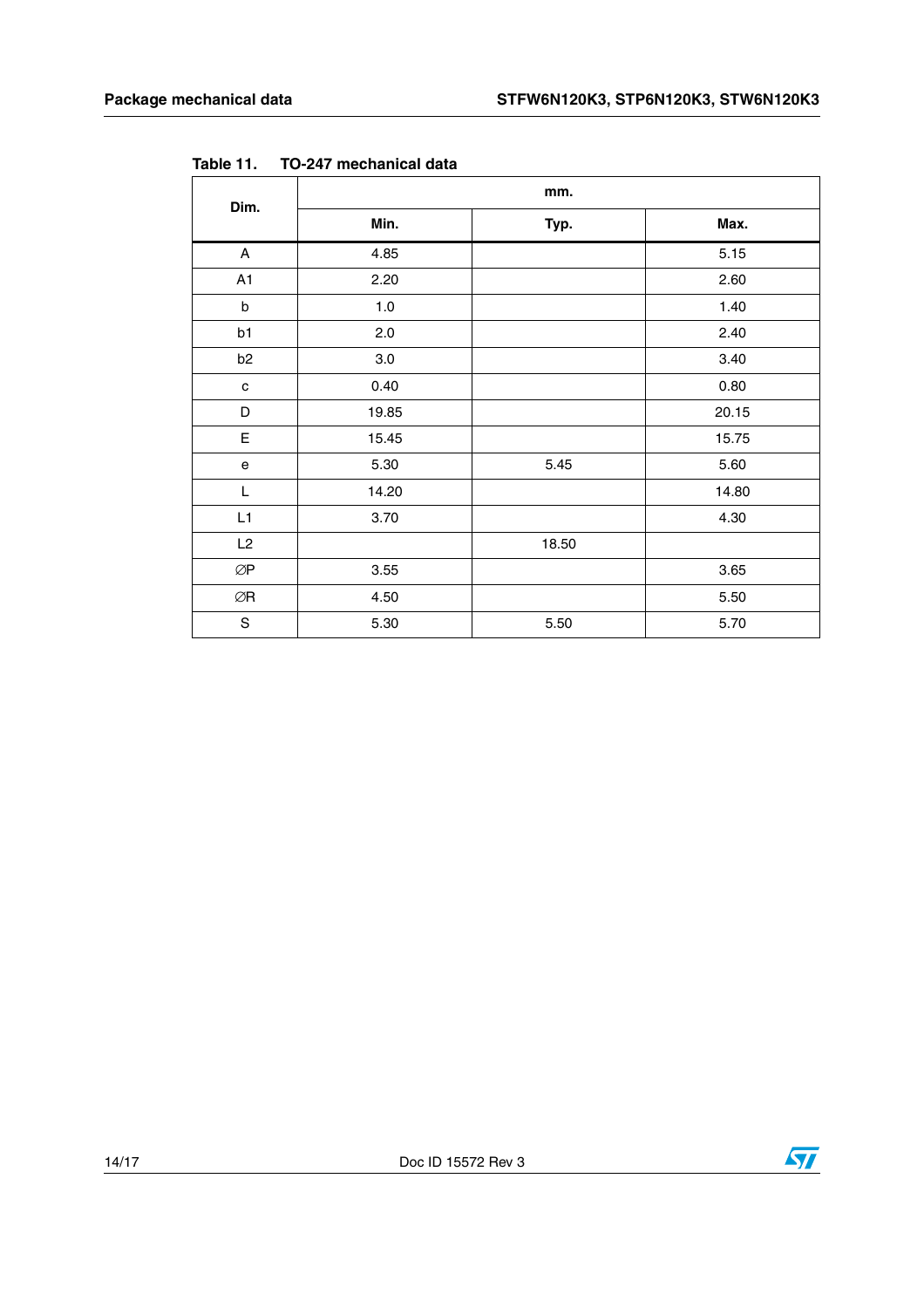

**Figure 27. TO-247 drawing**

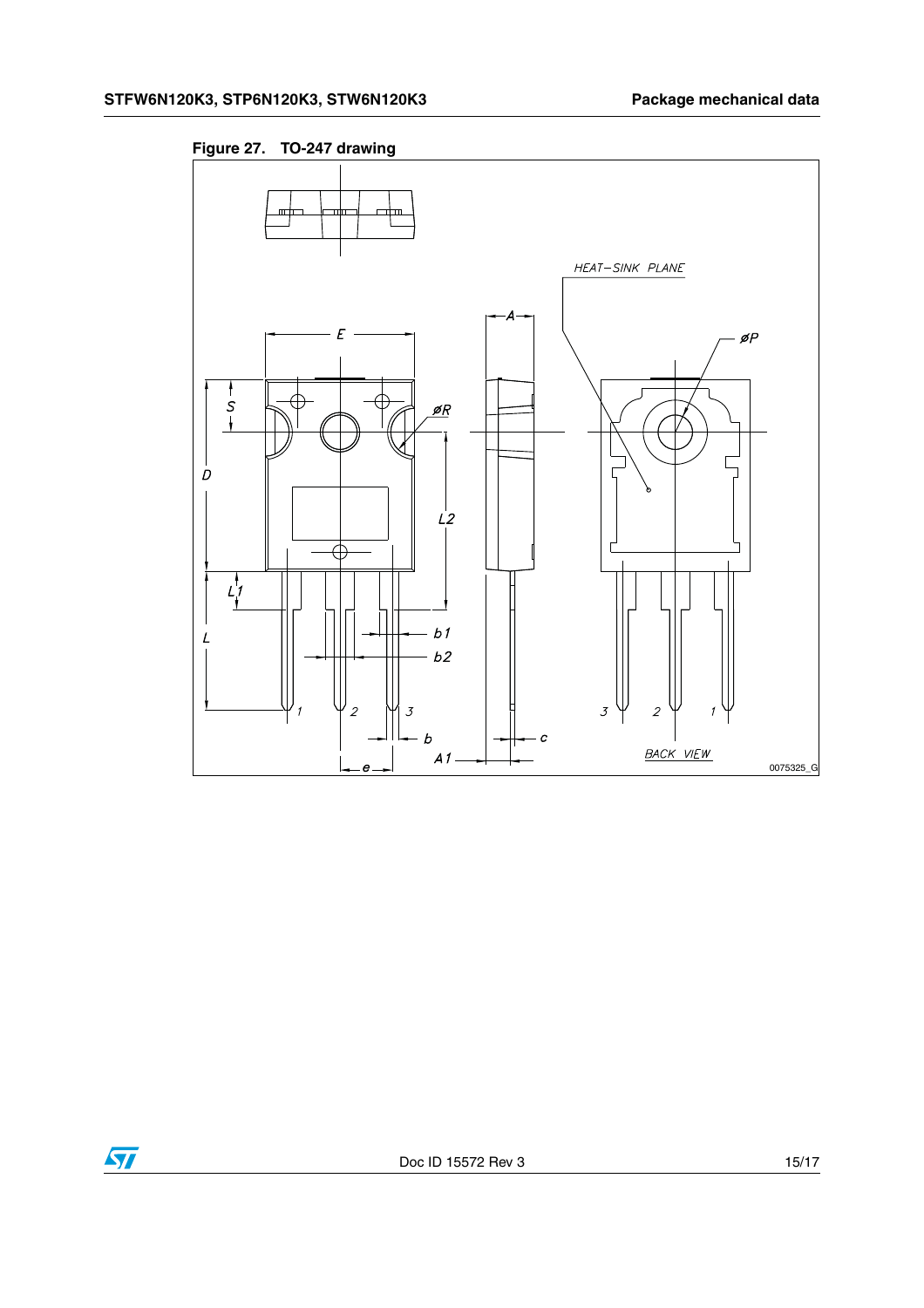# <span id="page-15-0"></span>**5 Revision history**

| Table 12. | <b>Document revision history</b> |
|-----------|----------------------------------|
|-----------|----------------------------------|

| Date        | <b>Revision</b> | <b>Changes</b>                                                                                                                     |
|-------------|-----------------|------------------------------------------------------------------------------------------------------------------------------------|
| 15-Apr-2009 |                 | First release.                                                                                                                     |
| 02-Aug-2010 | 2               | Document status promoted from preliminary data to datasheet.<br>Inserted Section 2.1: Electrical characteristics (curves).         |
| 14-Nov-2012 | 3               | Figure 13: Capacitance variations and Figure 14: Gate charge vs<br>gate-source voltage have been corrected.<br>Minor text changes. |